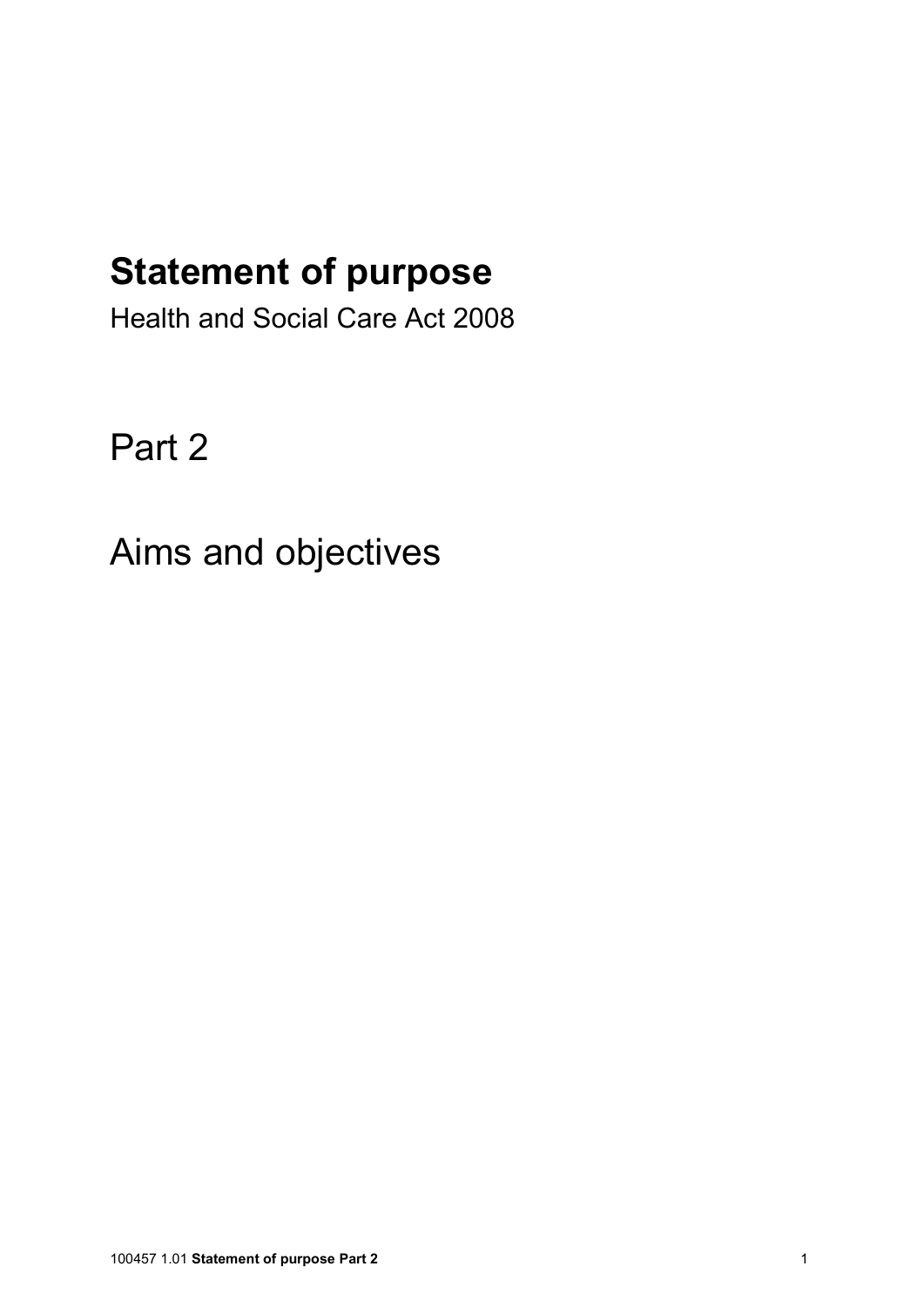Please read the guidance document Statement of purpose: Guidance for providers.

## Aims and objectives

What are your aims and objectives in providing the regulated activities and locations shown in part 3 of this statement of purpose

## THE FAMILY PRACTICE

To provide a means for the general public to receive medical consultation, Examination, and diagnosis by a General Medical Practitioner, Practice Nurse, and other associated health service including, but not limited to, Midwifery, Phlebotomy and Drug Team liaison at the practice.

The service is to be provided in courteous, peaceful, practical, professional and comfortable surroundings. The Practice will aim to provide the best possible healthcare within the scope of the NHS. It will be free at the point of use for the vast majority of services, however, any charges for services not covered by the NHS, will be made clear to the patient in advance of those services being carried out.

The Practice will strive to maintain patient equality at all times and all fully registered patients will be afforded the same level of service regardless of age, sex, disability, sexual preference, ethnicity, nationality or religious beliefs.

The Practice will strive to provide the very best in general medical services and prides itself in being a whole person centred diagnostic and management service. Our services will include, but are not necessarily limited to, disease prevention, health promotion, management of acute and chronic illnesses, routine immunisations and travel health, family planning, cervical smears, antenatal and post-natal care.

In order to provide the best possible healthcare, we need support from our patients, whereby they take responsibility for their own health and the practice will continuously look at ways and means in order to enable them to do this, by educating and informing patients through our website as well as other lines of communication.

The Practice will continue to look at ways in which it can become more efficient without compromising on quality, however, patient support is needed to help us to achieve this.

The spiritual, social, psychological and physical aspects of each person are fully considered. The Practice seeks to meet the need of people to understand and know about their own bodies, sharing the responsibility of each patient's healthcare equally. It achieves this by allowing patients time in a comfortable environment with a person who is knowledgeable and can help them in most areas of their medical requirements. If the Practice is not able to provide the expertise required on site, it will make referrals to the appropriate healthcare professionals in order to help the patient.